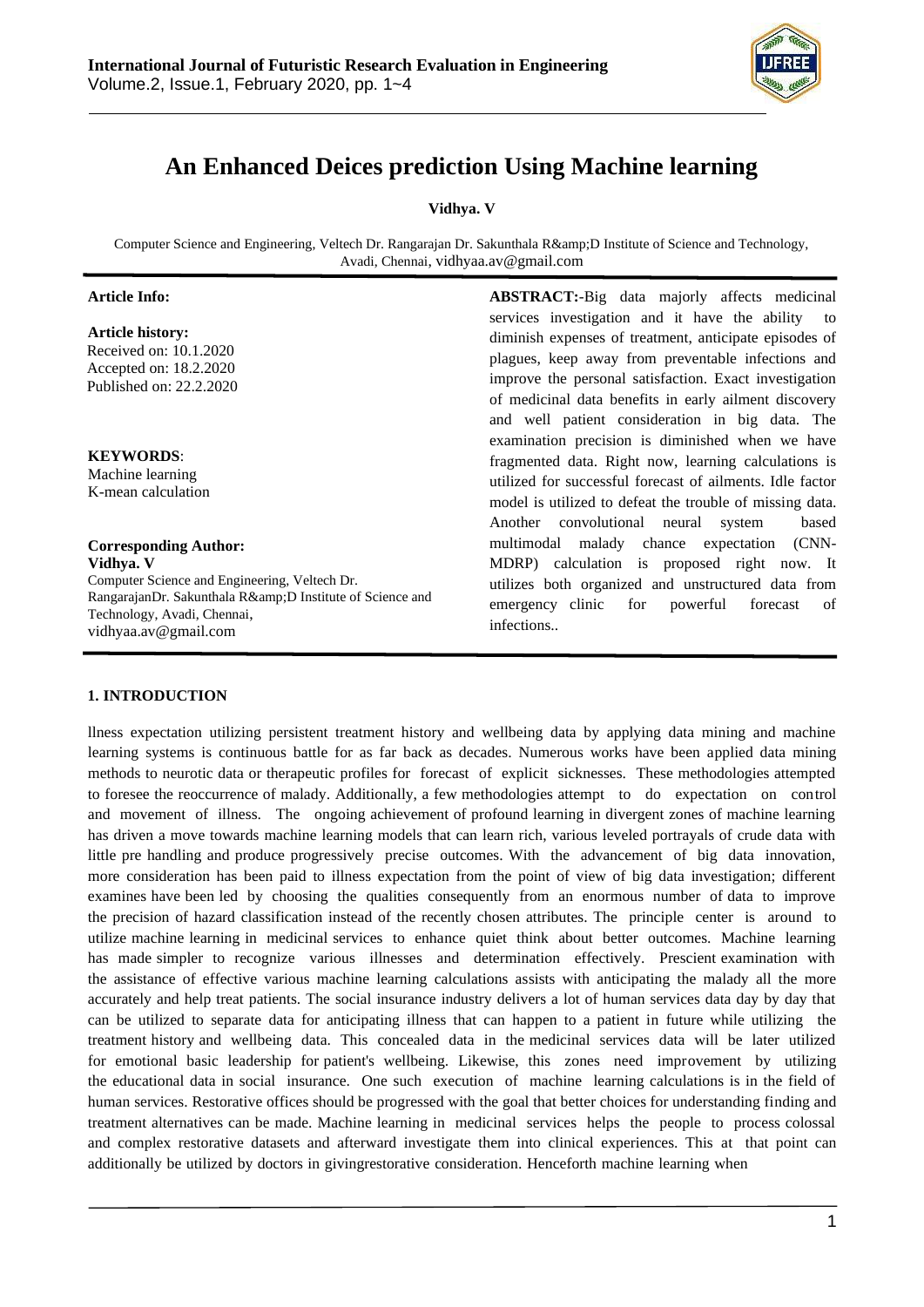

executed in medicinal services can prompts expanded patient fulfillment. The kmean calculation is utilized to anticipate sicknesses utilizing tolerant treatment history and wellbeing data.

## **2. RELATED WORK**

In advance, therapeutic group was going after for human administrations specialists to assemble and analyze the colossal volume of data for incredible desires and drugs. Since around then there were no headways or devices are available for them.By and by, with machine learning, we make it reasonably basic. Tremendous data progressions, for instance, Hadoop are all the adequately more for wide-scale determination. To be sure, 54% of affiliations are using Hadoop as enormous data taking care of instrument to get data in human administrations. 94% of Hadoop customers perform examination on voluminous data. Machine learning counts can in like manner be helpful in giving fundamental bits of knowledge, steady data and advanced assessment to the extent the patient's ailment, lab test occurs, circulatory strain, family ancestry, clinical preliminary data and more to masters. Human administrations structure makes sweeping proportion of data, the test is to accumulate this data and effectively use it for examination, gauge and treatment. The guideline approach to manage human administrations system is to keep the disorder with early area rather than go for a treatment after end. Generally, experts use a peril analyst to overview the probability of ailment headway. These calculators use focal data like economics, therapeutic conditions, life calendars and more to calculate the probability of progression of a particular disease. Such tallies are done using condition based logical strategies and gadgets. The issue with this system is the low precision rate with an equivalent condition based methodology. In any case, with late improvement in progressions, for instance, gigantic data and machine taking in, it's possible to get progressively exact results for disease desire. Specialists are teaming up with

examiners and PC scientists to develop better instruments to predict the afflictions. Experts right now working on the systems to perceive, make, and change machine learning figurings and models that can pass on definite conjectures. To develop a strong and progressively exact machine learning model, we can use data accumulated from considers, calm

## **3. EXISTING SYSTEM**

Expectation utilizing customary infection chance model ordinarily includes a machine learning and regulated learning calculation which uses preparing data with the marks for the preparation of the models. High-hazard and Low-chance patient classification is done in bunches test sets. In any case, these models are just important in clinical circumstances and are broadly considered. A framework for supportable wellbeing checking utilizing keen dress by Chen et.al. He completely examined heterogeneous frameworks and had the option to accomplish the best outcomes for cost minimization on the tree and straightforward way cases for heterogeneous frameworks. The data of patient's insights, test results, and malady history is recorded in EHR which empowers to recognize potential data-driven arrangements which lessen the expense of restorative contextual analyses. Bates et al. propose six uses of big data in the medicinal services field. Existing frameworks can foresee the infections however not the subtype of maladies. It neglects to foresee the state of individuals. The expectations of sicknesses have been vagueand inconclusive In this paper, we have consolidated the structure and unstructured data in medicinal services handle that let us survey the danger of sickness. The methodology of the dormant factor model for remaking the missing data in therapeutic records which are gathered from the emergency clinic. Also, by utilizing measurable information, we could decide the major ceaseless maladies in a specific locale and specifically network. To deal with organized data, we counsel medical clinic specialists to know valuable highlights. On account of unstructured content data, we select the highlights naturally with the assistance of k-mean calculation. We propose a k-mean calculation for both organized and unstructured data. The k-means calculation is a straightforward iterative strategy to segment a given dataset into a predetermined number of bunches, k. This calculation has been found by a few scientists across various orders. The calculation works on a set of d-dimensional vectors,  $D = \{xi \mid I = 1, \ldots, N\}$ , where  $xi$ 

∈Rd signifies the ith data point. The calculation is instated by picking k focuses in Rd as the underlying k bunch. Strategies for choosing these underlying seeds incorporate testing aimlessly from the dataset, setting them as the arrangement of grouping a little subset of the data or irritating the worldwide mean of the data k times.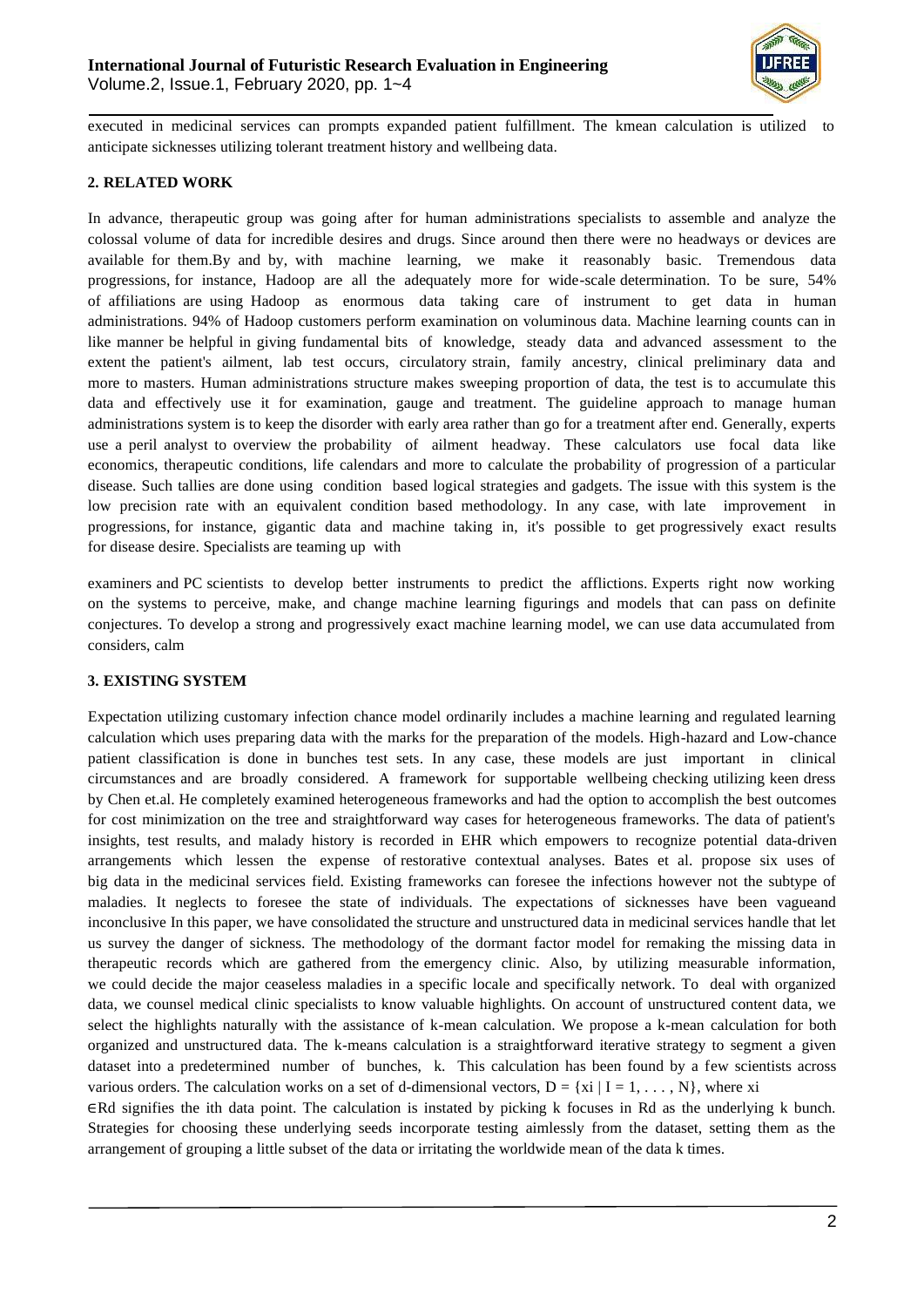

#### **4. PROPOSED SYSTEM ARCHITECTURE**

Another convolutional neural system based multimodal infection hazard forecast (CNN-MDRP) calculation is proposed utilizing organized and unstructured data from clinic. None of the current work concentrated on the two data types in the zone of therapeutic. Different looks into have been led by choosing the attributes consequently from countless data to improve the exactness of hazard classification, instead of the recently chosen qualities.



Fig. 1 System Architecture

## **5. CONCLUSION**

With the proposed framework, higher exactness can be accomplished. We utilize organized data, yet in addition the content data of the patient dependent on the proposed k-mean calculation. To locate that out, we join the two data, and the exactness rate can be come to up to 95%. None of the current framework and work is centered around utilizing both the data types in the field of restorative big data investigation. We propose a K-Mean bunching calculation for both organized and unstructured data. The malady hazard model is gotten by joining both organized and unstructured highlights.

## **REFERENCES**

1.D. W. Bates, S. Saria, L. Ohno-Machado, A. Shah, and G. Escobar, "Big data in health care: using analytics to identify and manage high-risk and high-cost patients," Health Affairs, vol. 33, no. 7, pp. 1123–1131, 2014.

2.K.R.Lakshmi, Y.Nagesh and M.VeeraKrishna, "Performance comparison of three data mining techniques for predicting kidney disease survivability", International Journal of Advances in Engineering & Technology, Mar. 2014.

3.Mr. Chala Beyene, Prof. Pooja Kamat, "Survey on Prediction and Analysis the Occurrence of Heart Disease Using Data Mining Techniques", International Journal of Pure and Applied Mathematics, 2018.

4.Boshra Brahmi, Mirsaeid Hosseini Shirvani, "Prediction and Diagnosis of Heart Disease by Data Mining Techniques", Journals of Multidisciplinary Engineering Science and Technology, vol.2, 2 February 2015, pp.164-168.

5.A. Singh, G. Nadkarni, O. Gottesman, S. B. Ellis, E. P. Bottinger, and J. V. Guttag, "Incorporating temporal ehr data in predictive models for risk stratification of renal function deterioration," Journal of biomedical informatics, vol. 53, pp. 220–228, 2015.